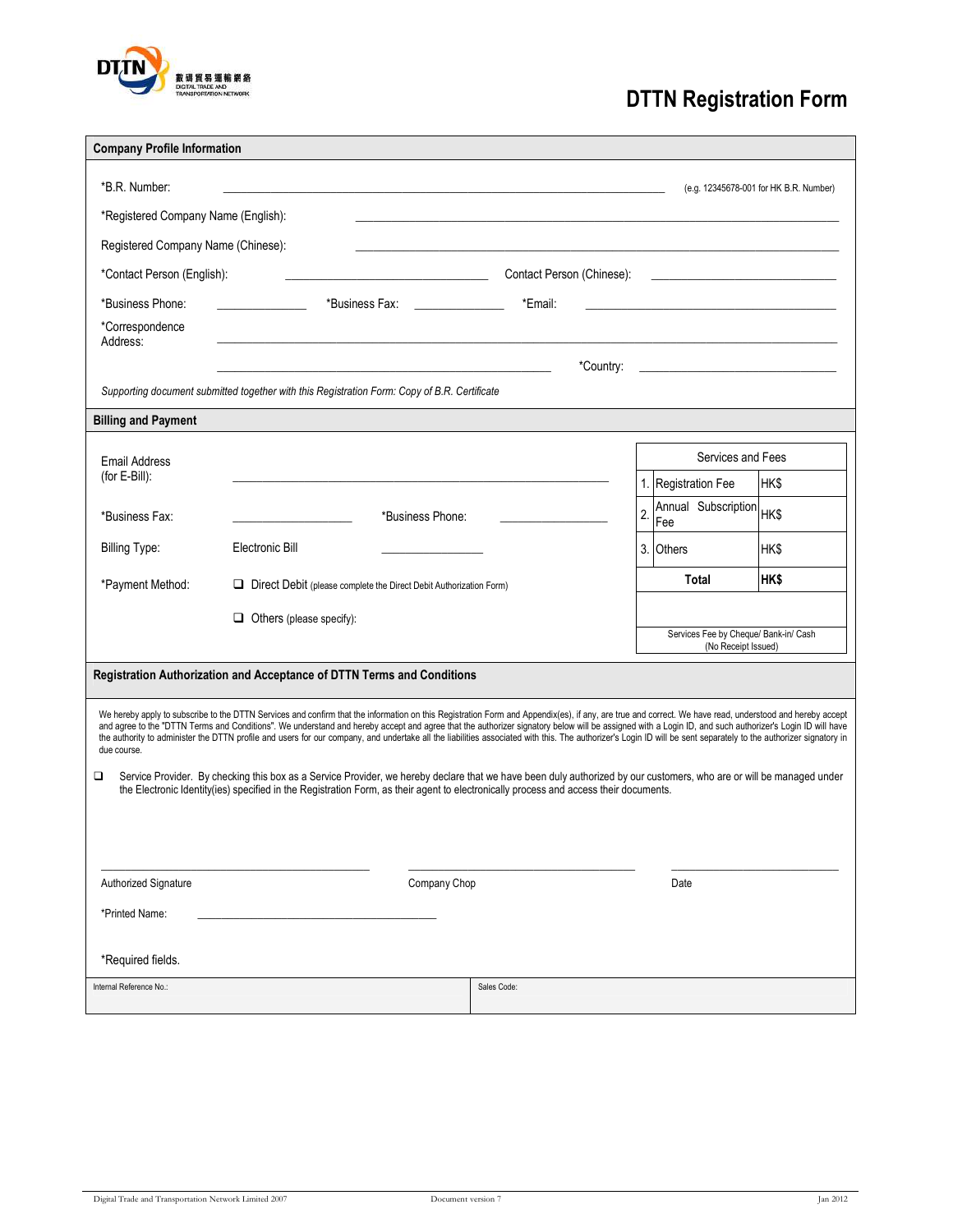By signing the relevant DTTN Registration Form, the DTTN Customer confirms that he has read and understood, and agrees to observe and be bound by the following Terms and Conditions under which the DTTN Customer will use the DTTN Services.

#### **1. DEFINITIONS**

In these Terms & Conditions:-

**"Alternative Payment Methods"** means any methods, other than direct debit, as from time to time endorsed by DTTN and agreed by the DTTN Customer to pay any charges or other moneys owed to DTTN.

**"Document Map"** means a software module developed and owned by DTTN that transforms the structure of a document into one or more different structures.

**"DTTN"** means Digital Trade and Transportation Network Limited or Digital Trade and Transportation Network.

**"DTTN Customer"** means any person or organisation who has registered with DTTN by signing any DTTN Registration Form(s) for the use of one or more of the DTTN Services.

**"DTTN Performance Pledge"** means any performance pledge from time to time adopted by DTTN regarding all or any DTTN Services.

**"DTTN Registration Form"** means any of the paper or electronic forms or documents specified by DTTN to be used by the DTTN Customer to register with DTTN to use one or more of the DTTN Services, to give any instructions to DTTN, to add or unsubscribe any DTTN Services, to make any specific authorisations, to amend any records, and/or for any other purposes of and incidental to any DTTN Services.

**"DTTN Services"** means all or any of the electronic services from time to time provided by DTTN.

**"Government"** means the Government of the HKSAR.

"**HKSAR**" means the Hong Kong Special Administrative Region of the People's Republic of China.

**"Intended Recipient"** means any person or party to whom any Messages are intended by the sender to be sent through or incidental to any of the DTTN Services.

**"Message Signatory"** means any individual person or organisation appointed by a DTTN Customer to use any DTTN Services for and on behalf of the DTTN Customer.

**"Messages"** means an electronic envelope that may contain one or more documents and is used to electronically send or receive such documents through or from DTTN. For the purpose of this definition, a document means a logical collation of data in electronic form either structured or otherwise.

**"Originating Sender"** means any person or party who initiates the sending of any Messages through or incidental to any of the DTTN Services.

**"Process"** means the processing activities that DTTN will execute in providing the DTTN Services in accordance with the Profiles and Settings of the DTTN Customer. In receiving Messages from a sender, these may involve, inter alia, decryption, signature verification, document format validation, notification to the sender or recipient of processing events, and transformation into the DTTN canonical document format from the format of the sender. In dispatching Messages to a recipient, these may involve, inter alia, transformation into the recipient's format, signing of the Message to indicate that transformation has been done successfully, encryption of the Message, notification of processing events to the sender or recipient and dispatch of the Message. "Processing" shall be construed accordingly.

**"Profiles and Settings"** means the profiles and settings based on which the DTTN Services will be provided by DTTN to a DTTN Customer including but not limited to document exchange preferences, communication methods, security methods and/or Security Tokens. A DTTN Customer may specify such profiles and settings subject to the endorsement by DTTN. In cases where the DTTN Customer does not explicitly specify such profiles and settings, the standard profiles and settings that DTTN may specify from time to time will be used.

**"Schedule of Charges"** means the schedule of charges in respect of each of the DTTN Services, published by DTTN on its website or otherwise prior to registration and thereafter when revised from time to time by DTTN.

**"Security Token"** means any token or device, including but not limited to digital keys, certificates, login identity and password issued by DTTN or other party duly authorised by DTTN to a person or organisation for the purpose of accessing the DTTN Services or authenticating information to be sent using any of the DTTN Services.

**"Terms & Conditions"** means these Terms & Conditions of DTTN Services.

**"Timestamp"** means the date and time when a Message has been successfully processed and therefore is ready for delivery to or collection by the Intended Recipient.

## **2. INTERPRETATION**

- (a) In these Terms & Conditions, references to the plural shall include the singular and vice versa; words importing a gender shall include both genders; references to any person shall include corporations and other forms of business associations.
- (b) Paragraphs and clause headings are inserted for convenience only and shall not affect the interpretation of these Terms & Conditions.

# **3. CONSIDERATION FOR SERVICES**

In consideration of the access given to the DTTN Services, the DTTN Customer undertakes to pay DTTN the charges in accordance with clause 8 herein and where applicable the amount owed to DTTN under the provisions of clause 9 herein.

# **4. TERM**

These Terms & Conditions shall come into effect and bind the DTTN Customer in particular for the payment of relevant fees as specified under clause 9(a) upon the date of the relevant DTTN Registration Form, and termination shall be subject to the provisions of clause 11 herein.

# **5. DTTN OBLIGATIONS & LIABILITIES**

- DTTN will Process all Messages received from a DTTN Customer. Unless otherwise specified by DTTN for any particular DTTN Services, DTTN will retain all successfully processed Messages in an electronic archive for seven (7) years from the time of receipt or the time of dispatch of the Messages by DTTN.
- (b) DTTN may issue acknowledgement of receipt of Messages to DTTN Customers in accordance with the DTTN Customer's Profiles and Settings. Such acknowledgement of receipt does not mean acceptance of the Messages by the Intended Recipient but constitutes prima facie evidence of receipt of Messages by DTTN. Acknowledgement of receipt is not a necessity for proving receipt unless otherwise agreed between the DTTN Customers. A DTTN Customer is free to produce other evidence to prove receipt of Messages.
- (c) The DTTN Customer shall ensure that the use of digital signatures or other authentication mechanisms suits their purpose and requirement and shall adopt and use the same entirely at the DTTN Customer's own risk.
- (d) Subject to any agreement between DTTN and the DTTN Customer to the contrary, DTTN will provide help desk facilities to DTTN Customer to assist the DTTN Customer with operational problems, transaction or billing status enquiries, or for the DTTN Customer to obtain general information relating to DTTN Services.
- (e) DTTN will make reasonable efforts to provide DTTN Services in accordance with the DTTN Performance Pledge published by DTTN from time to time (if any), but DTTN will have no liability for any delay or failure resulting from circumstances beyond its control.
- (f) If any Message sent using DTTN Services is incorrectly transmitted by DTTN, DTTN will re-send such Message without additional charge.
- (g) DTTN is not a party to and is not in any way involved in the underlying business transactions executed between any DTTN Customers. DTTN shall in no event be liable or involved in any disputes between the DTTN Customers. In any event, DTTN will have no liability for indirect or consequential loss or for loss of business or profits however arising incurred by the DTTN Customer or by any third parties.DTTN will have no liability whatsoever for any loss incurred by the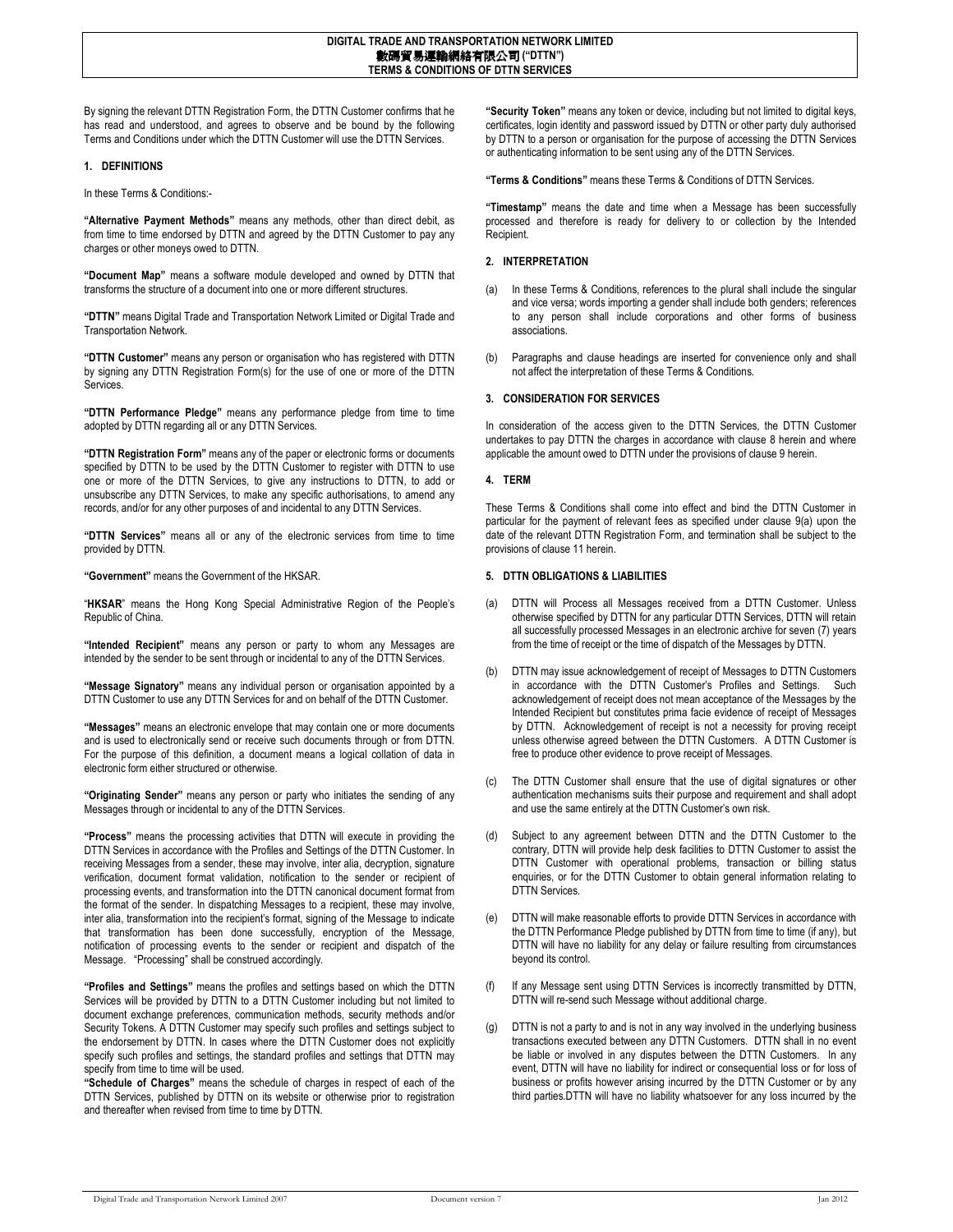DTTN Customer or any third parties arising out of any failure by the DTTN Customer to keep copies of data sent using DTTN Services.

- (h) DTTN will have no liability for loss or damage suffered by the DTTN Customer or by any third parties arising from any negligence or default by any DTTN Customer or members of his staff or his agents or third parties or arising from his failure or the failure of members of his staff or agents or third parties to follow DTTN's instructions or recommendations.
- DTTN's liability, if any, under these Terms & Conditions is limited in respect of each event or series of connected events to a total sum of HKD500 (Hong Kong Dollars Five Hundred Only) provided that DTTN's total liability in any twelve month period is limited to the amount of the total charges paid by the DTTN Customer to DTTN under clause 8 herein during such twelve month period. The liability limits specified above shall apply notwithstanding the liability is caused or occasioned by negligence or default of DTTN.

# **6. TRANSFORMATION OF DOCUMENTS**

- (a) DTTN may, upon request of a DTTN Customer in his capacity as a recipient, transform on his behalf all or any documents into the recipient's requested structure based on a recipient's Document Map prior to sending the Messages containing such documents to the recipient. Similarly, DTTN may, upon request of a DTTN Customer in his capacity as a sender, transform on his behalf all or any documents sent by him from the sender's structure into the DTTN canonical structure based on a sender's Document Map prior to transforming into the recipient's requested structure.
- By endorsing the Document Map, the DTTN Customer confirms that any output documents produced by the Document Map is materially the same as the corresponding input document. The DTTN Customer may endorse the Document Map in its Profiles and Settings. If the DTTN Customer does not explicitly endorse the Document Map in its Profiles and Settings, he is deemed to have endorsed the Document Map by sending or receiving documents that may invoke that Document Map.
- (c) By receiving or sending Messages which may involve the transformation of the encapsulated documents, the DTTN Customer shall assume all legal liabilities as if they have received or sent the original Messages. The DTTN Customers shall not challenge the contents of any Messages on the sole ground that there is any discrepancy in the transformed Messages.
- (d) Upon request of a recipient, DTTN may, but is not obliged to, digitally sign the Messages before sending the same to the recipient. Any digital signatures appended by DTTN to any Messages, except those originated by DTTN, shall only mean to certify the authenticity of the transformation made by DTTN and for security purposes only, and not otherwise. Although the transformed, decrypted or encrypted Messages may not contain the original digital signature or other authentication mechanism, the recipient accepts that the original Messages contain such original digital signature or other authentication mechanism of the sender if any.

#### **7. THE DTTN CUSTOMER'S / OBLIGATIONS & LEGAL LIABILITIES**

- (a) By duly completing, signing and submitting a DTTN Registration Form, the DTTN Customer has requested DTTN to provide the specific DTTN Services particularised therein to the DTTN Customer, and (if applicable) to Process the Messages or other information submitted by or through the DTTN Customer to other DTTN Customers through the specific DTTN Services.
- (b) Each DTTN Customer hereby authorises the Message Signatories specified in the relevant DTTN Registration Forms to severally use the specific DTTN Services on behalf of the DTTN Customer. The DTTN Customer shall take all steps to ensure the DTTN Services shall only be used by its duly authorised persons on its behalf.
- (c) Each DTTN Customer hereby agrees to be bound by all actions of the Message Signatories and assume all liabilities (civil or criminal) of and incidental to the use of the specific DTTN Services by the Message Signatories specified in the relevant DTTN Registration Forms (or otherwise nominated by him) or as subsequently duly authorised.
- (d) In order to access DTTN Services, the DTTN Customer is required to have the following:
	- suitable application software;
	- (ii) such computer hardware, system configuration and communication device as may be necessary and/or recommended to meet the requirements of the application software;
	- (iii) subject to the specific DTTN Services, the facilities to access the internet and/or a telecommunications line from a public telecommunications provider.
- (iv) the appropriate Security Token issued to Message Signatories.
- (v) Any other software, equipment and services as from time to time specified by DTTN.
- (e) For each DTTN Service, the DTTN Customers may be given different options in Profiles and Settings for them to adopt at their discretion. The options selected by the DTTN Customers are subject to the approval of DTTN and DTTN retains the absolute rights to from time to time add, revise or withdraw any options from the DTTN Customers. The DTTN Customers take full responsibility to ensure the options they have selected, in particular the related security level, suit their intended purposes. If a DTTN Customer has not opted for any particular option, then the DTTN Customer is deemed to have opted for the standard Profiles and Settings as from time to time specified by DTTN for each DTTN Service.
- (f) The DTTN Customers undertake to observe all the relevant rules and requirements applicable to the particular Security Token that they have chosen to use in DTTN Services, if any.
- The DTTN Customer will comply with the instructions, guidelines, notices and other operational procedures issued by DTTN from time to time relating to the preparation, authentication and submission of Messages to the Intended Recipient in respect of specific DTTN Services or relating to other activities connected with the use of the DTTN Services. Such instructions, guidelines, notices and other operational procedures may include (but are not limited to) the following:
	- (i) instructions on the use of specific sets of Messages, information flows and procedures that together perform business functions which meet specific requirements;
	- the Message standards which DTTN may agree with the DTTN Customer, from time to time for the structuring of Messages;
	- (iii) instructions on the use of Security Tokens, electronic or digital signatures on specific Messages where applicable; and/or other security services which DTTN may agree with the Intended Recipient, (if applicable) or relevant third parties from time to time for specific Messages;
	- (iv) the procedures and notices given to the DTTN Customers for making changes to the instructions and standards detailed in this section; and
	- (v) any other relevant reference documents published by DTTN.
- (h) The DTTN Customer shall ensure all outstanding charges due to DTTN will be punctually settled. In particular, if any such sums are to be paid by direct debit, the DTTN Customer shall maintain sufficient funds in his account with the bank nominated by the DTTN Customer in the direct debit authorisation form for payment, in accordance with the provisions of clause 9 herein, of the amounts due to DTTN.
- The DTTN Customer shall indemnify DTTN and keep DTTN fully indemnified from and against all costs claims demands actions and liabilities arising directly or indirectly from a breach of these Terms & Conditions or any other default, negligence, acts or omissions on his part.
- (j) If information is submitted to Government or any designated authorities using DTTN Services, Processing thereof will be subject to the rules and conditions of the relevant administrative system of Government or the designated authority receiving the information, and the DTTN Customer's liabilities for any administrative sanctions for malpractice will continue to apply if the DTTN Customer fails to comply with the relevant rules and conditions.
- The DTTN Customer shall reserve sufficient time for DTTN and to process the Messages and DTTN shall in no event be liable for any late submission of Messages to the Intended Recipient.
- The DTTN Customer undertakes to discharge any obligations owed to any third parties which the DTTN Customer or the DTTN Customers are legally required to discharge from time to time in relation to his use of DTTN Services.
- (m) The DTTN Customer shall advise DTTN immediately of any changes to the information provided on the DTTN Registration Form and of any changes of personal data and other information which the DTTN Customer has provided to DTTN related to his use of the DTTN Services. In respect of any personal data or other information that the DTTN Customer has provided or is required to provide to any relevant third parties incidental to the use of the DTTN Services, the DTTN Customer hereby agrees to the release of such information by the relevant third parties to DTTN, provided that such information will be used by DTTN for the same purpose as the relevant third parties use the information.
- (n) The DTTN Customer undertakes to settle all charges and fees owed to DTTN immediately upon termination of these Terms and Conditions for whatever reasons regardless of the normal or agreed billing cycle of such debt (if any).
- (o) The DTTN Customer undertakes to check regularly all acknowledgement, error or other notices from time to time sent to the DTTN Customer. DTTN shall in no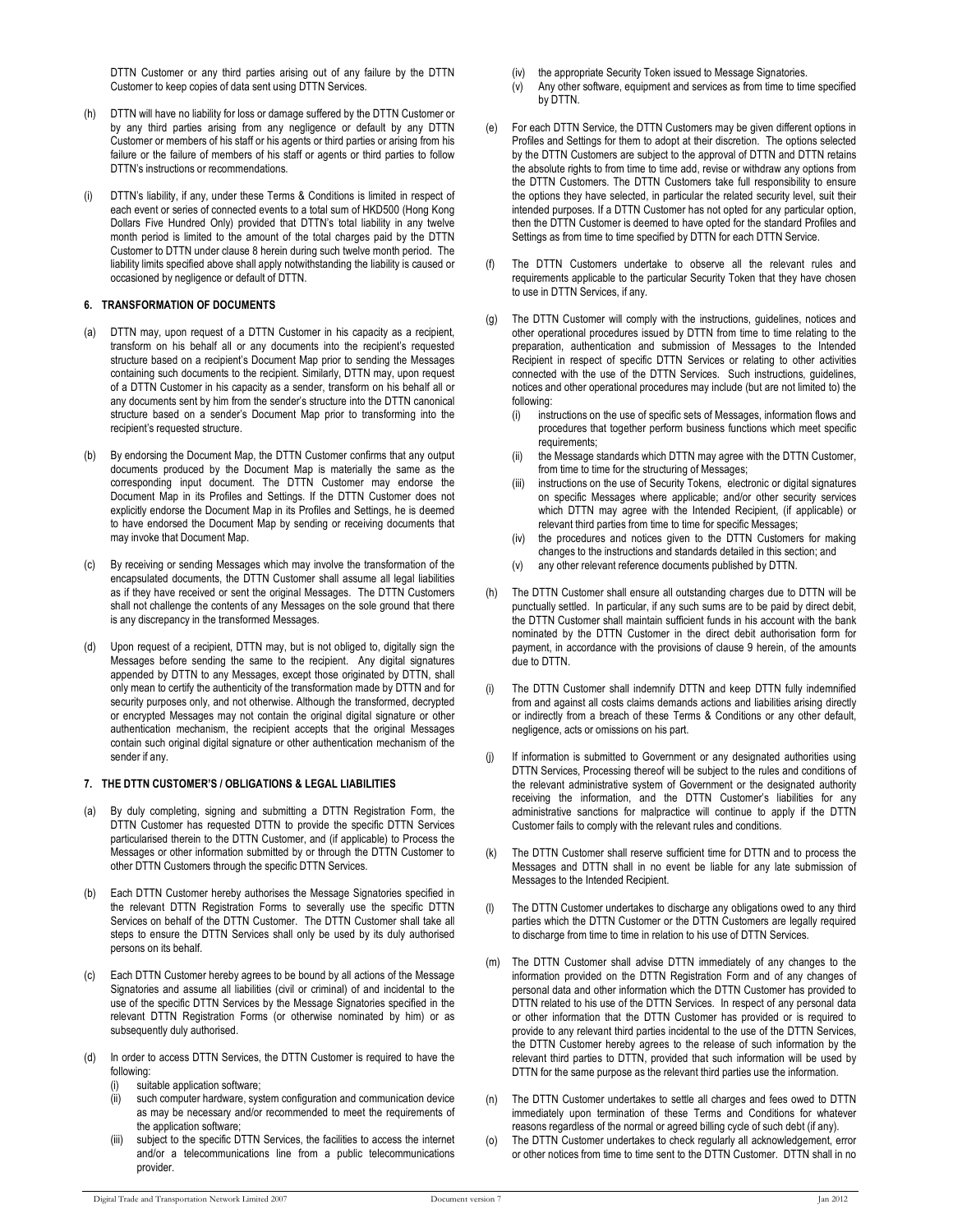event be responsible for any loss or damage caused or occasioned by the DTTN Customer's failure to check such notices.

# **8. CHARGES**

- (a) The DTTN Customer undertakes to pay DTTN the applicable DTTN charges (if any), in the amounts calculated on the basis set out in the relevant Registration Forms or any schedules thereto, or if not so specified, in the Schedule of Charges for the time being in force, by direct debit on the DTTN Customer's nominated bank account and/or by any Alternative Payment Methods. The direct debit authorisation and/or the necessary documentation for the Alternative Payment Methods shall be properly executed and submitted to DTTN at the time of registration.
- (b) Unless otherwise specified in the DTTN Registration Form, the DTTN Customer undertakes, to pay the applicable fees and charges to the third parties punctually pursuant to the agreements between the DTTN Customer and the third parties incidental to the particular DTTN Services.

#### **9. PAYMENT**

- (a) The DTTN Customer shall upon signing and submitting the DTTN Registration Form pay the relevant fees including but not limited to registration fees, annual fees, and mapping services fee and other appropriate charges as specified in the DTTN Registration Form or otherwise agreed with DTTN.
- (b) Unless no periodic or recurring DTTN charges are payable, at the time of registration for use of DTTN Services, the DTTN Customer shall:
	- (i) choose one of the billing cycle options which DTTN may offer from time to time;
	- (ii) pay the annual fee and other appropriate charges for the first applicable period.
- (c) At the end of each billing cycle as chosen by the DTTN Customer, DTTN will issue to the DTTN Customer a statement of all amounts due to DTTN.
- (d) Within seven (7) working days from the issue date of the statement, the DTTN Customer may raise queries with DTTN on the statement. Unless otherwise agreed with the DTTN Customer, DTTN will activate a direct debit on the DTTN Customer's nominated bank account, within two (2) working days, or collect through the Alternative Payment Methods within thirty (30) calendar days after the statement issue date, the total amount due to DTTN as shown on the statement.
- (e) In the event that DTTN does not receive payment from the DTTN Customer's bank account as a result of a direct debit activated by DTTN or through Alternative Payment Methods, DTTN reserves the right to debit the DTTN Customer's bank account or to collect through the Alternative Payment Methods again after any unsuccessful attempt and the DTTN Customer shall be responsible for, and pay to DTTN upon request, all additional bank charges incurred plus costs incurred by DTTN in processing such events.
- (f) Subject to the prior written approval of DTTN, the DTTN Customer may at any time opt for a new billing cycle, as offered by DTTN from time to time, to become effective after the current billing cycle provided that notice is given to DTTN within the current billing cycle.
- (g) In case the DTTN Customer makes payment in settlement of debts owed to DTTN by cheque and/or in cash deposited into the accounts of DTTN instead of direct debit authorisation, a handling charge to be specified by DTTN from time to time shall be levied by DTTN immediately each time a payment is made by the DTTN Customer.
- (h) DTTN may, but is not obliged to, issue statements in such manner as may be requested by DTTN Customers, including but not limited to paper statements and/or detailed statements. A special handling charge shall be levied by DTTN each time when such statements are issued.

#### **10. DISPUTES**

- Without prejudice to any remedies available to the parties, the DTTN Customer and DTTN shall attempt in good faith to resolve through negotiation any dispute in relation to the DTTN Services and/or these Terms & Conditions.
- In the event of a dispute between one DTTN Customer and any other DTTN Customers or other third parties on the Messages sent and received using DTTN Services, the archive copy of the Messages kept by DTTN may be used in support of the proof of the information sent or received among the parties. The DTTN Customer hereby expressly authorises DTTN to disclose the archive copy to any government, any competent courts or authorities, the relevant DTTN Customers or relevant third parties or their legal advisers or relevant consultants.

# **11. TERMINATION**

- (a) All or any of the DTTN Services provided by DTTN to any DTTN Customer may be terminated by DTTN immediately without notice in the event that:
	- after 1 (one) month from the issue of statement by DTTN for the payment of the amounts the DTTN Customer owes to DTTN, DTTN still has not received payment from the DTTN Customer in settlement of the amount due; or
	- (ii) the DTTN Customer is found to have made use of any of the DTTN Services for any unlawful activities that may result in a legal offence or may be violating DTTN's security system, including gaining unauthorised access to data transmitted which may constitute an offence under the Telecommunications Ordinance (Cap.106).
	- the DTTN Customer is in breach of the terms and conditions herein or in the relevant DTTN Registration Forms or any other agreements between DTTN and the DTTN Customer.
- (b) Unless otherwise agreed between DTTN and the DTTN Customer, the DTTN Services provided by DTTN to the DTTN Customer may be terminated by the DTTN Customer giving notice in writing to DTTN no less than 14 (fourteen) days before such termination.
- (c) DTTN shall have the absolute right to terminate any DTTN Services provided to the DTTN Customer at any time without cause by giving not less than 60 (sixty) days advance notice to the DTTN Customer.
- (d) Termination of the DTTN Services to the DTTN Customer for whatever reason will not affect any rights or obligations of the DTTN Customer and DTTN arising prior to termination and the provisions of these Terms & Conditions shall continue to bind the DTTN Customer and DTTN so long as may be necessary to give effect to such rights and obligations. Upon termination of these Terms and Conditions, the DTTN Customer shall forthwith cease to claim or hold himself out as a DTTN Customer, and all outstanding sums due from the DTTN Customers shall become immediately payable to DTTN and shall forthwith be paid to DTTN.
- Upon termination of these Terms and Conditions for whatever reasons, DTTN shall have the rights to permanently delete all data within the designated electronic mail box of the DTTN Customer in the DTTN system except those to be archived in accordance with these Terms and Conditions.

# **12. INTELLECTUAL PROPERTY**

The copyright and other intellectual property rights in any software, specifications, procedures, documentation or other materials provided by DTTN relating directly or indirectly to DTTN Services belongs to DTTN or the person who actually creates them and/or their assignees and/or licensors.

## **13. OWNERSHIP OF DATA**

- (a) All data sent by the Originating Sender shall, unless otherwise specified by DTTN for any particular DTTN Services belong to the Originating Sender until such time as it is placed in the DTTN electronic mail box of the Intended Recipient or is otherwise sent from the DTTN system for submission to the Intended Recipient, at which time it shall also belong to such Intended Recipient.
- The archive data as referred to in clause  $5(a)$  herein shall, unless otherwise specified by DTTN for any particular DTTN Services be the property of both the Originating Sender and the Intended Recipient of the data except that if the data is not sent by DTTN to the Intended Recipient, for whatever reason, the archive copy will remain the sole property of the Originating Sender.
- (c) Subject to DTTN's approval, the owner of the data may authorise other DTTN Customers to access the data of the owner.
- (d) All other information held by DTTN concerning any DTTN Customer, or otherwise relating to the business of DTTN shall be the property of DTTN. Any necessary legislation of data privacy or other similar legislation that may be introduced from time to time will be adhered to by DTTN.
- **(e) Notwithstanding the ownership provided above or anything herein to the contrary, DTTN shall have the absolute right to delete or otherwise dispose any data (save and except the electronic archives specified in clause 5(a) hereof) store for more than SIXTY (60) days in the system or other resources owned or provided by DTTN, including but not limited to any electronic mailbox in DTTN system provided by DTTN to the DTTN Customer incidental to the DTTN Services. The DTTN Customer has a duty to check his own data regularly, back up and otherwise protect his own data and DTTN shall not be liable for any loss of data by the DTTN Customer.**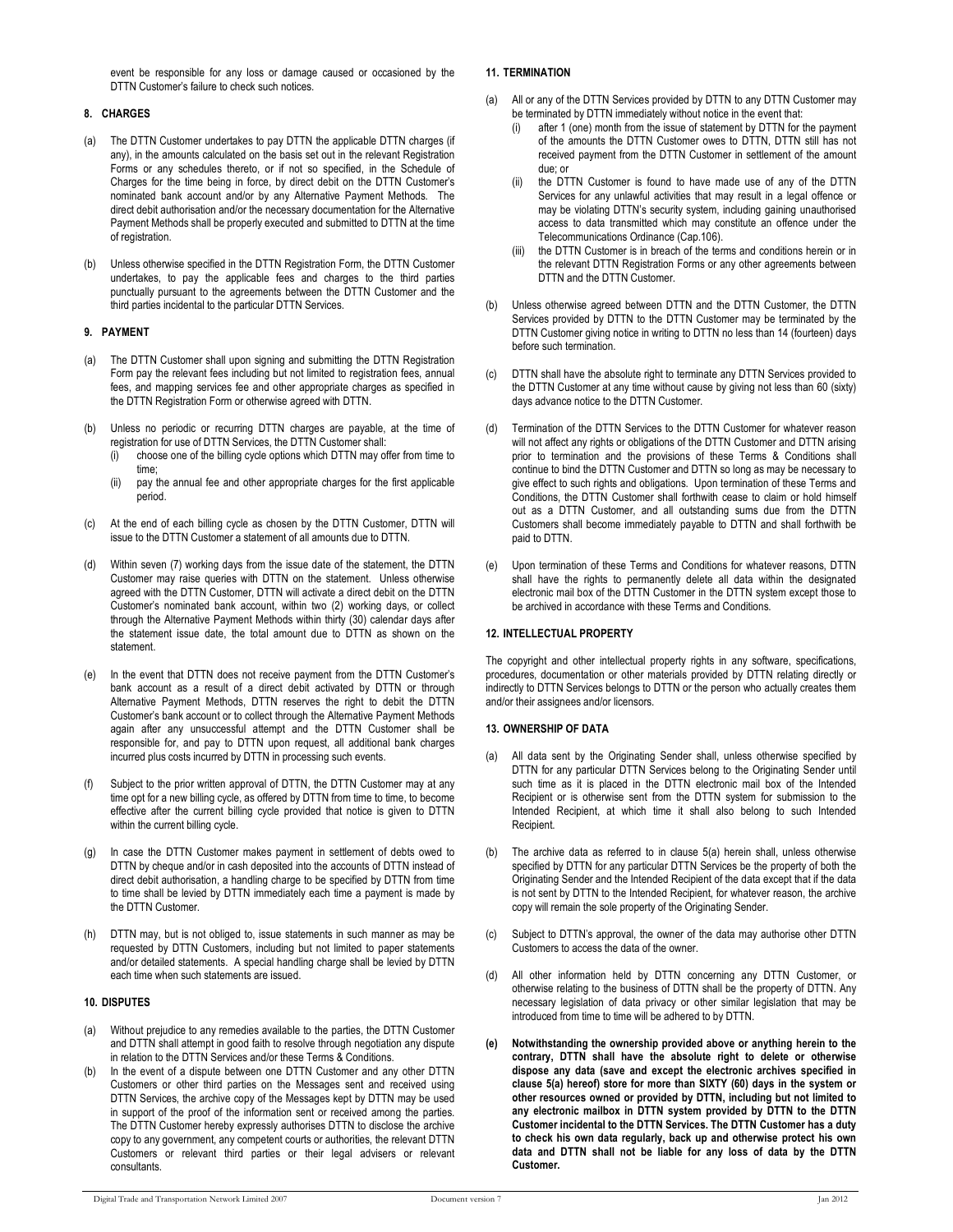(f) Notwithstanding anything herein to the contrary, the DTTN Customers hereby expressly authorise DTTN to extract and use any part of the Messages owned by a DTTN Customer in any one of the DTTN Services for the purpose of the Processing of the Messages owned by the same DTTN Customer in another DTTN Services in such manner as DTTN considers fit for the provision of the DTTN Services.

## **14. CONFIDENTIALITY**

- (a) DTTN will take all reasonable steps to ensure the confidentiality of Messages sent by a DTTN Customer using DTTN Services and save and except otherwise authorised herein or in the applicable DTTN Registration Form, DTTN will not disclose the content of such Messages to any party other than the DTTN Customer, the Intended Recipient or the owner of the data as defined in clause 13 herein or as required by the laws of or orders of the courts of the Hong Kong Special Administrative Region.
- (b) DTTN will not without the prior consent of the DTTN Customer use, interpret or manipulate the content of any Message sent by DTTN Customer, save for Processing as set out in clause 5 herein or other relevant specifications as from time to time adopted by DTTN.

#### **15. SECURITY**

DTTN will take all appropriate steps to establish and maintain such procedural safeguards to protect the Messages Processed by DTTN from accidental or intentional disclosure to unauthorised persons and from unauthorised modification.

### **16. PERSONAL DATA PRIVACY**

- (a) DTTN shall observe the Personal Data (Privacy) Ordinance (Cap.486) and procure all staff of DTTN to comply with the reasonable standards of confidentiality.
- **(b) All personal data from time to time collected from the DTTN Customer by DTTN may not be used for any purposes other than those of and incidental to the following:-** 
	- **(i) provision of the DTTN Services, including but not limited to preparing invoices and correspondence with DTTN Customer, operating the DTTN Customer account, verifying the DTTN Customer's continued creditworthiness or development of new services and improvement of existing services;**
	- **(ii) marketing of services from time to time provided or recommended by DTTN or DTTN's subsidiaries, associated companies or marketing partners;**
	- **(iii) research and analysis of the data in the aggregate; or**
	- **(iv) other purposes otherwise expressly agreed between DTTN and the DTTN Customer.**

For the above purpose, each DTTN Customer hereby authorises DTTN to disclose its personal data held by DTTN to any of the following parties within the same jurisdiction or from one jurisdiction to another:-

- (i)any agent, contractor or third party service provider who provides administrative, advisory, telecommunications, computer, payment or securities clearing or other services to DTTN in connection with any DTTN Services;
- (ii) the Government agency, authority, or other persons where such disclosure is required by law;
- any person owing a duty of confidentiality to DTTN, including any subsidiaries or associated companies which have undertaken to keep such information confidential;
- (iv) credit reference agencies and, in the event of default, debt collection agencies;
- (v) any co-operator, business partner of DTTN or other party that provides or assists or purports to provide DTTN Services on behalf of or jointly with DTTN; or
- (vi) any actual or proposed assignee of DTTN or transferee of DTTN's rights or obligations.
- (c) Save and except for the above purposes, DTTN shall not disclose the personal data to any third party (other than the Intended Recipient without consent of the DTTN Customer.
- (d) DTTN shall restrict access to personal data to officers, employees, consultants and agents of DTTN who have a need to know or use the data and who have been trained to handle such data and observe confidentiality properly.

(e) The DTTN Customer shall have the right to request for access and correction of personal data held by DTTN. Request for access and correction should be in writing and addressed to Privacy Compliance Officer, 11th & 12th Floor, Regent Centre, 63 Wo Yi Hop Road, Kwai Chung, Hong Kong. DTTN may charge a reasonable amount of fee for handling such request for access or correction.

## **17. ALTERATIONS AND CHANGES**

DTTN reserves the right in its absolute discretion to make changes to these Terms & Conditions provided DTTN posts the new Terms & Conditions on its websites and/or notifies the DTTN Customer at least 30 (thirty) days in advance of any such change taking effect. Thereafter DTTN Customers shall be bound by the revised Terms & Conditions unless the DTTN Customer has elected to terminate the DTTN Services under the provisions of clause 11(b) herein.

# **18. ENTIRE AGREEMENT**

These Terms & Conditions together with the other supplemental documents duly signed or accepted by the DTTN Customer in writing constitute the entire agreement between the DTTN Customer and DTTN and supersede all other prior agreements and other prior communications between them. Each clause herein shall be construed separately and notwithstanding that the whole or any part of any such clause shall prove to be illegal or unenforceable the other clauses of these Terms & Conditions shall continue in full force and effect.

# **19. WAIVER**

The failure or delay of either DTTN or the DTTN Customer to assert their rights under these Terms & Conditions shall not be construed as a waiver of any such rights.

# **20. NOTICES**

All notices hereunder shall be sent electronically as Messages or in writing delivered by hand, by courier or by post at the last known address or by fax.

- **21. LAW OF HKSAR AND THE ELECTRONIC TRANSACTIONS ORDINANCE (CAP. 553)**
- (a) By communicating or purporting to communicate with any other DTTN Customers through any DTTN Services, each DTTN Customer agrees, and is deemed to have agreed, with those other DTTN Customers the terms and conditions specified in this clause.
- (b) Unless expressly agreed otherwise, the DTTN Customer agrees that all future offers, acceptances of offer, contracts and other transactions to be effected through DTTN Services shall be governed by and construed in accordance with the law of the HKSAR and shall be subject to the non-exclusive jurisdiction of the Courts of the HKSAR.
- (c) The DTTN Customer agrees to comply with and be bound by all the provisions of the Electronic Transactions Ordinance (Cap.553) ("ETO"). In particular, by using DTTN Services, the DTTN Customer agrees that electronic records, electronic signatures and/or digital signatures (as defined in the ETO) may be used in any offer, acceptance of offer and other legal documents through DTTN Services, and be admitted as evidence in any legal proceedings.
- (d) The DTTN Customer agrees not to challenge in any jurisdictions the validity and/or legal enforceability of any offers, acceptances of offer, contracts and other transactions effected through DTTN services on the sole ground that electronic records, electronic signatures or digital signatures were used to effect those offers, acceptances of offer, contracts and transactions.
- (e) If a separate agreement is executed among any DTTN Customers to govern the exchange and acceptance of Messages, such agreement will prevail over the provisions in this clause 21 in the event of inconsistencies in so far as the liabilities and obligations between the DTTN Customers are concerned. For the avoidance of doubt, no obligations or liabilities owed by any DTTN Customer to DTTN under these Terms and conditions will be affected by those separate agreements among DTTN Customers.

# **22. JURISDICTION**

These Terms & Conditions shall be subject to the law, and to the jurisdiction of courts, of the Hong Kong Special Administrative Region.

**23.** If there exists any conflict between the English and Chinese versions of these Terms & Conditions, the English version shall prevail in any event.